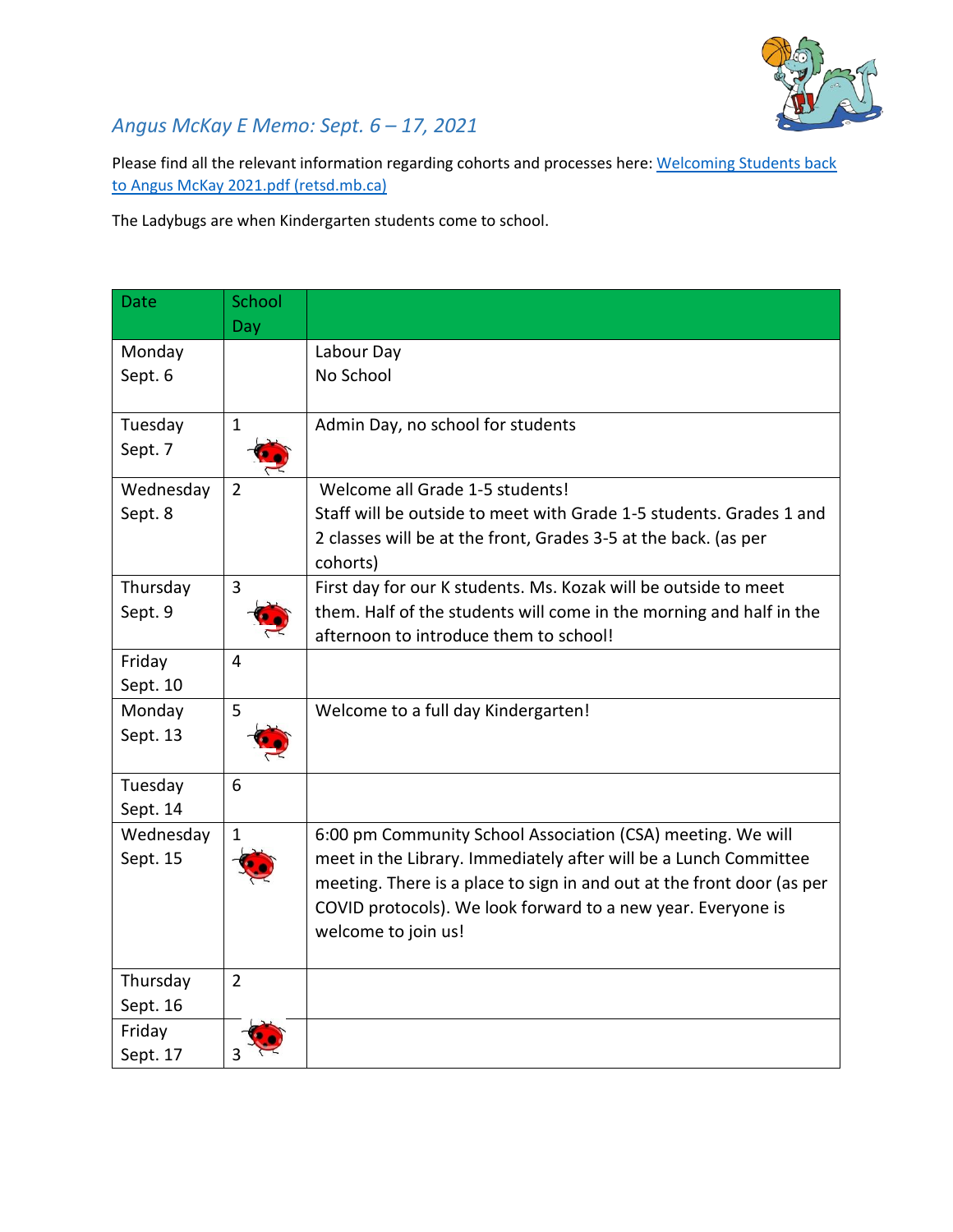Here are the behaviour matrices we will be using this year. Our goals are always: To look after ourselves, look after others and look after this place!

| $\equiv$<br>PDF       | PDF              | $=$<br><b>PDF</b> | <b>PDF</b>          | PDE                 |
|-----------------------|------------------|-------------------|---------------------|---------------------|
| Healthy Habits Matrix | Lunch Matrix.pdf | Playground        | Digital Citizenship | Hallway and         |
| (1).pdf               |                  | Matrix.pdf        | Matrix (1).pdf      | Bathroom Matrix.pdf |

Community School Association Board 2021-2022

President: Meagan Hiebert

Vice-president: Maria Barnard

Treasurer: Jayne Falloon

Secretary: Nicole Carriere

Fundraising: Talia Martens

Hot Lunch: Meghan Taylor (hot lunches suspended for now)

Members at Large: Shannon Goring, Lynn Stadnyk, Grace Redhead

If you have any questions, please email: [angusmckaycsa@gmail.com](mailto:angusmckaycsa@gmail.com)

Angus McKay Lunch Program Committee:

President: Meagan Hiebert

Treasurer: Lana Buchel

Secretary: Maria Barnard

Members at large: Talia Martens, Shannon Goring, Trisha McDonald

This committee works diligently to ensure lunchtime is a safe, enjoyable time for students that stay for lunch. They also manage the lunch supervisory staff:

Barb Judge: Lunch Coordinator

Paige Ellison: Lunch Supervisor

Clayton Halvorson: Lunch Supervisor

If you have any questions regarding the lunch program, please email: [angusmckaylunchprogram@gmail.com](mailto:angusmckaylunchprogram@gmail.com)